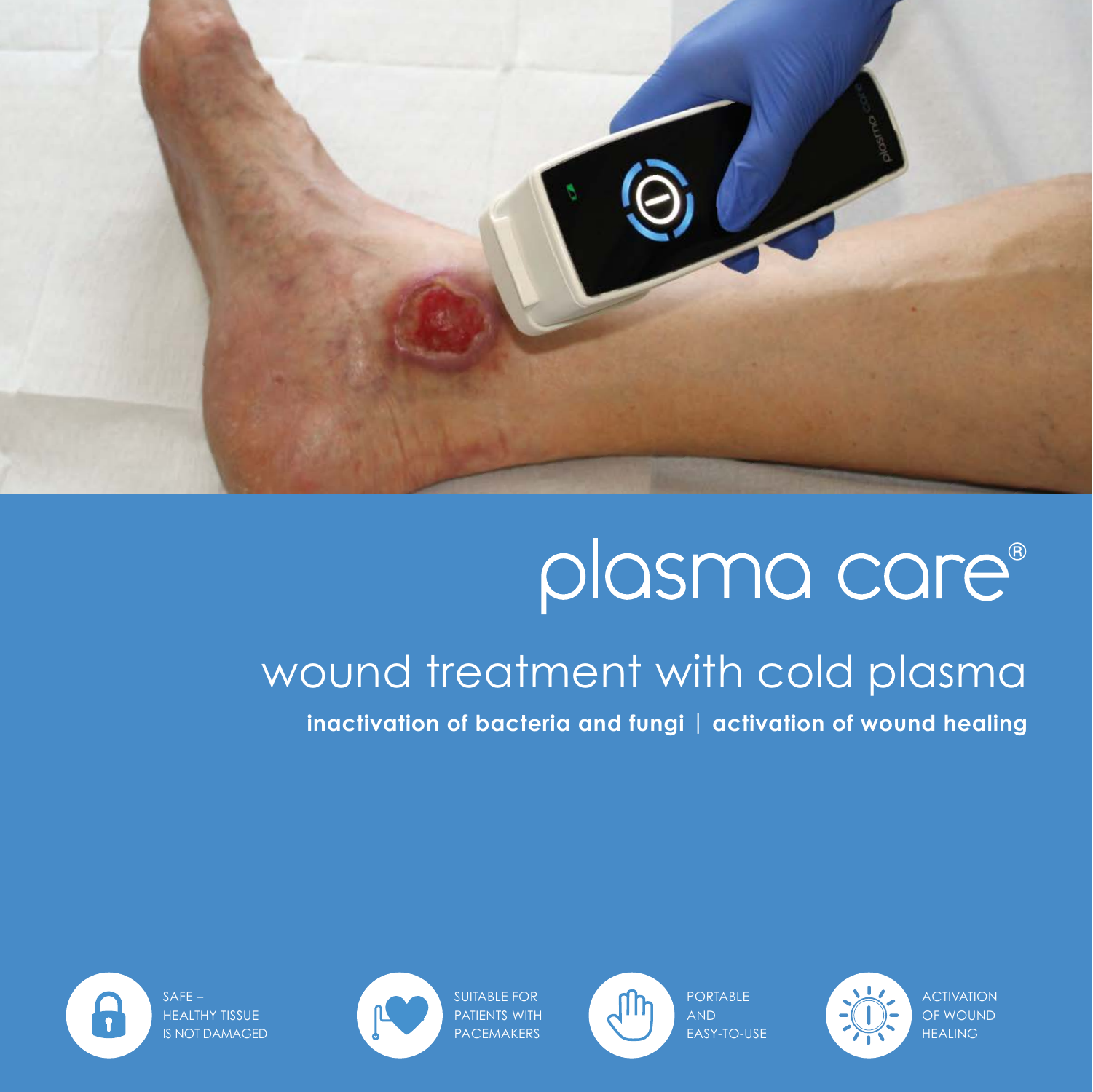

## Cold plasma – innovation for medicine

When ice and water are heated up – in other words, energy is supplied to them in the form of heat – they change their state of aggregation: ice melts and water evaporates.

It's quite the same process when gas is transformed into plasma after energy is added.

Plasma thus describes the fourth high-energy state of matter in which gas is (partially) ionized. It is defined as cold or non-thermal if only a small increase in temperature occurs during its generation and just normal ambient air pressure conditions are required<sup>1</sup>.

The gas mixture that makes up the air we breathe in can be converted into plasma by adding energy. This kind of plasma is called cold atmospheric plasma (CAP) and has properties that can be applied for the medical treatment of patients.2,3,10,17-23,24,25-28

Physically, CAP consists of free electrons and radicals, ions and excited molecules originating from a natural environment, the ambient air. Furthermore, electromagnetic fields, visible and ultraviolet light as well as small amounts of heat radiation are produced when CAP is generated.<sup>1</sup>

 $_1^+$ , N<sub>3</sub><sup>+</sup>, N<sup>+</sup>, O<sup>+</sup>, O<sub>2</sub><sup>+</sup>, NO<sup>+</sup>, NO<sub>2</sub><sup>+</sup>, H<sup>+</sup>, H<sub>2</sub><sup>+</sup>, H<sub>3</sub><sup>+</sup>, OH<sup>+</sup>, H<sub>2</sub>O<sup>+</sup>, H<sub>3</sub>O<sup>+</sup>, , O , O  $_{2}$  ,O  $_{3}$  , O  $_{4}$  , NO , N  $_{2}$ O , NO  $_{2}$  , NO  $_{3}$  , H , OH  $_{2}$ 

Reactive species  $\begin{bmatrix} \text{excited N}_2, \text{excited O}, H, N, O, \text{excited O}_2, O_3, NO, N_2O, NO_2, \end{bmatrix}$  $\mathrm{SO}_{3'}$ , N $\mathrm{SO}_{4'}$ , N $\mathrm{SO}_{5'}$ , H $\mathrm{_{2'}}$ , OH, HO $\mathrm{_{2'}}$ , H $\mathrm{_{2}}\mathrm{O}_{2'}$ , HNO, HNO $\mathrm{_{2'}}$ , HNO $\mathrm{_{3}}$ 

 $10.00198$  J/m<sup>2</sup> in 3 minutes (limit = 30 J/m<sup>2</sup> in a day)

le glow

about 1°C/minute, always ≤40°C

reactive species  $H_2O_2$ ions + **O3** electrons UV radiation **NO NO<sub>2</sub> HNO3** o +  $(+)$  $\sqrt{1}$  $\bullet$  $\bullet$  $(+)$   $(+)$  **Cold Plasma**  $\sim$   $\sim$   $\sim$  $\sim$   $\sim$   $\sim$  $((\odot))$ visible light heat radiation

> electromagnetic field

ONLY 1 MINUTE<br>PER APPLICATION (CO) USER-FRIENDLY CONTROLLY OF RESISTANCES OF RESISTANCES

REDUCTION OF BACTERIAL LOAD



SUITABLE FOR PATIENTS WITH **PACEMAKERS** 

ACTIVATION OF WOUND **HEALING** 

|  | lons and electrons | $N^*$ , $N_c$<br>et, Ot, |  |
|--|--------------------|--------------------------|--|
|  | Reactive species   | excite<br>$N_2O_{3}$     |  |
|  | UV-radiation       | max.                     |  |
|  | Visible light      | purple                   |  |
|  | Heat               | $\Lambda T = c$          |  |

Figure 1: Plasma is a 4th agaregate state.









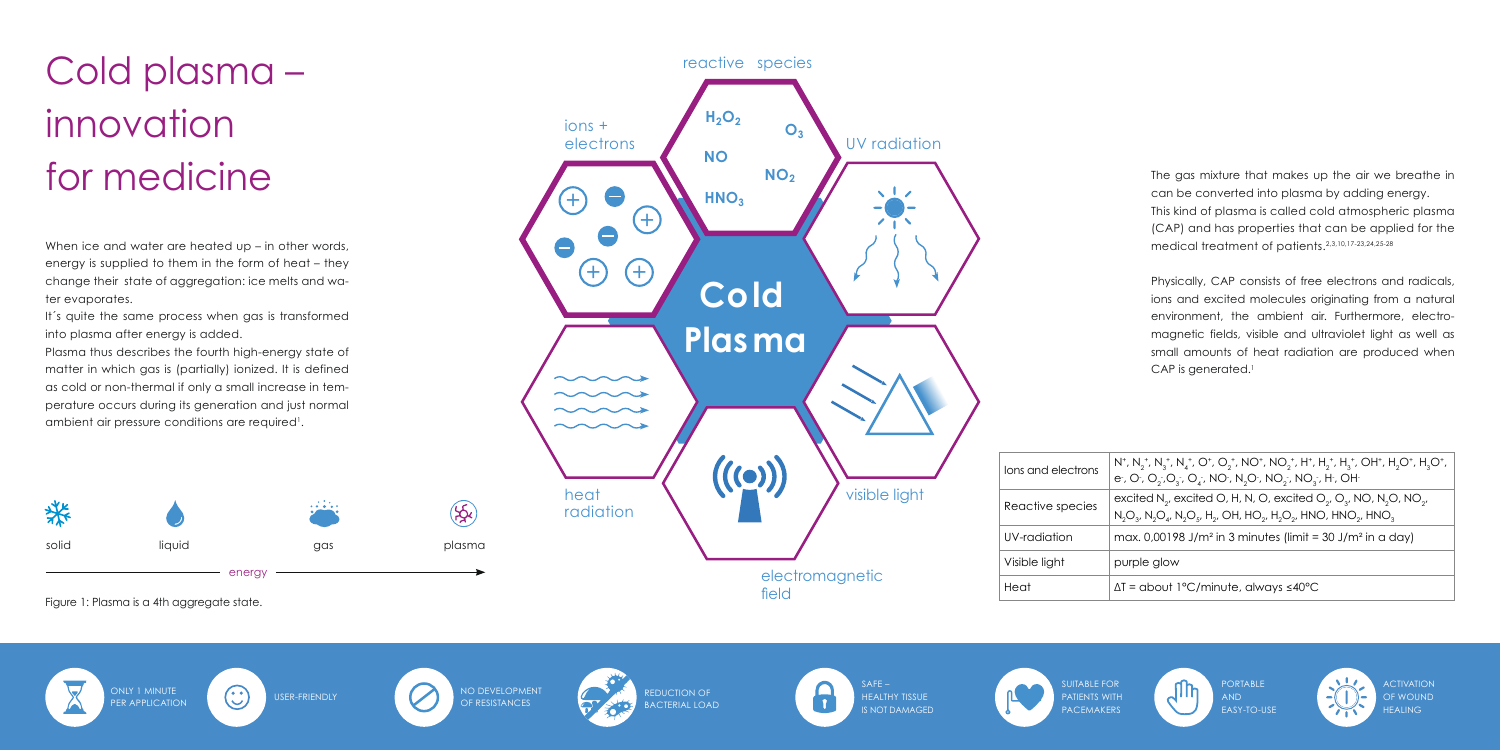**Cold atmospheric plasma (CAP) does not cause any unspecific cell damage due to its low temperature and therefore is generally suitable for medical application.** 

The exact properties of cold atmospheric plasma depend on how it is generated.

The active components (reactive species) generated by cold atmospheric plasma can interact with cells in various ways.

The effects are physical (e. g. recombination or de-excitation of excited molecules/atoms at the surface) as well as chemical processes (e. g. hydrogen denaturation by reactions of hydroxyl radicals).

In addition, eukaryotic cells are protected within cell compounds. This means that there is no risk of cell damage. Quite the opposite: the reactive oxygen species in human cells even stimulate the growth of tissue or mucous membrane, thus triggering wound healing. The positive effect of cold atmospheric plasma on human cells is due to the stimulation of intracellular processes initiating cell growth through reactive species. 34-35 This effect is locally limited to the uppermost cell layer. Among other reasons, this is due to a very short halflife of the reactive species, which will have already completely reacted by interacting with the upper cells or surrounding cell liquid.<sup>36-37</sup>

As a consequence, the bacteria (prokaryotic cells) – or more precisely their cellular macromolecules (including DNA) are inactivated. Due to this reaction even bacteria that have developed antibiotic resistance are inactivated29-31. In this process different stable reactive species of the cold atmospheric plasma interact with the cell membrane of the bacteria<sup>3</sup>. Furthermore, an antiviral effect of the reactive oxygen species produced by cold atmospheric plasma has been observed.

> ONLY 1 MINUTE<br>PER APPLICATION (CO) USER-FRIENDLY CONTROLLY OF RESISTANCES OF RESISTANCES

SUITABLE FOR PATIENTS WITH **PACEMAKERS** 



This is presumably based on a modification of viral proteins leading to the inactivation of the viruses.

> **PORTABLE** AND EASY-TO-USE



**ACTIVATION** OF WOUND **HEALING** 

In eukaryotic cells, such as human cells, DNA is protected by nucleus and its membrane as well as cytological repair mechanisms.

## Effects of cold plasma

ONLY 1 MINUTE









Figure 2 : biological plasma effect

#### **Cold plasma**

#### **CAP interacts with microorganisms,**

inactivates the cell and prevents cell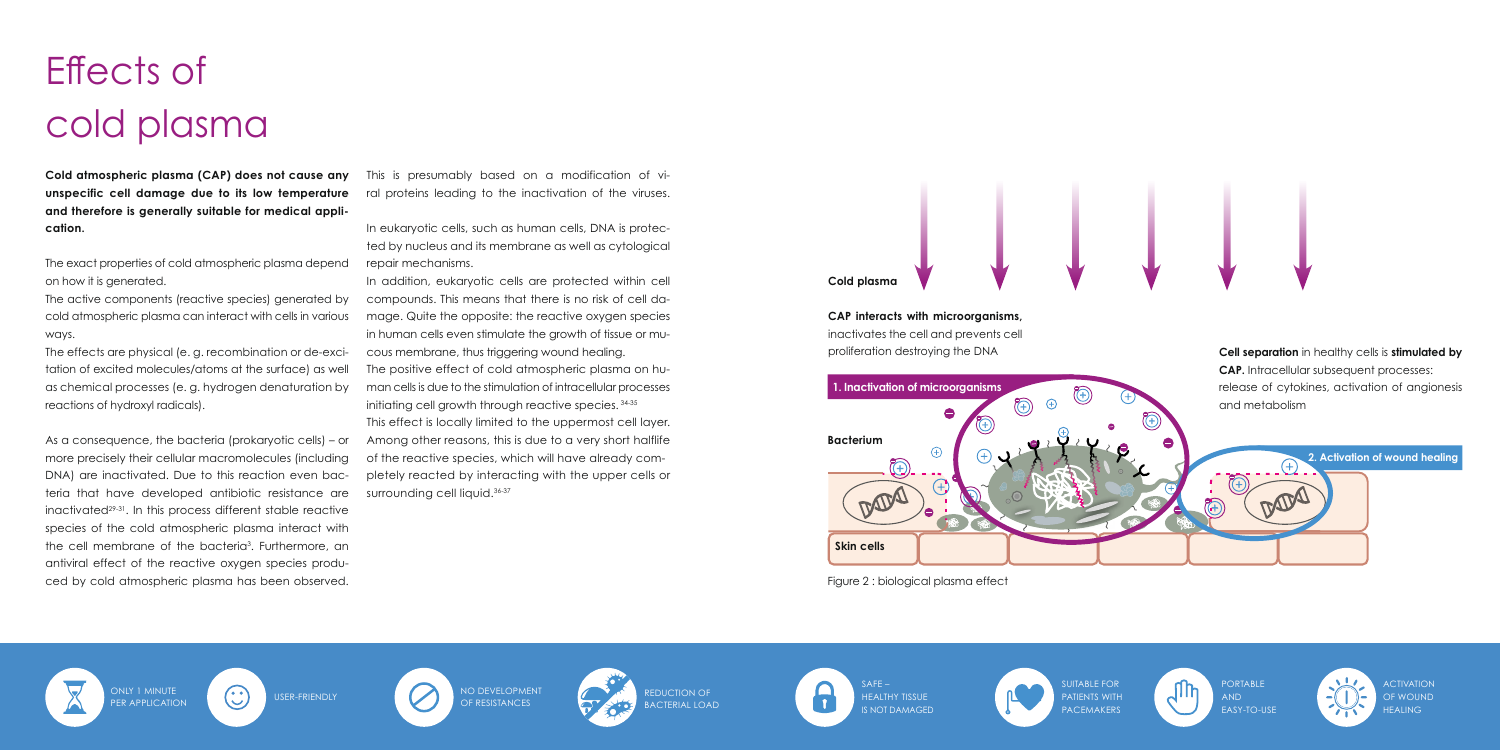The **plasma care®** is a medical device used for disinfection of wounds by means of cold atmospheric plasma. It has quite the size and weight of a travel hair dryer, is rechargeable and has a battery life of at least 200 hours fully charged.

Accordingly, the device can be used both in the clinical and private practice sector, as well as in the field of ambulant care services and wound care specialists. The indications for CAP application are listed in the table on the right. **plasma care®** is charged by induction using a docking station.



## Plasma medicine to go



### **INDICATION**

Etiology/cause Chronic wounds arterial, venous, infectious, diabetic, neuropathic, traumatic, vasculitic Acute, open wounds mechanical cause thermal cause surgical **CONTRAINDICATION** Wounds with heavy and acute bleeding Wounds at exposed inner organs (surgical area) Wounds at mucous membranes Wounds in the head and neck area Children under the age of 12 years

ONLY 1 MINUTE<br>PER APPLICATION (CO) USER-FRIENDLY CONTROLLY OF RESISTANCES OF RESISTANCES



ACTIVATION OF WOUND **HEALING** 

| Disease/condition                                                                                                                                                            | Symptoms and aspects                                                                                       |
|------------------------------------------------------------------------------------------------------------------------------------------------------------------------------|------------------------------------------------------------------------------------------------------------|
| ulcers, decubitus or<br>pyoderma gangrenosum                                                                                                                                 | potential indication of<br>bacterial load (prophy-<br>lactic), colonization and<br>infection with bacteria |
| abrasions, cuts, lacera-<br>tions, stab wounds, con-<br>tused wounds, avulsions,<br>fissures, bites, gunshot<br>wounds, impalement<br>injuries, amputation of<br>extremities | potential indication of<br>bacterial load (prophy-<br>lactic), colonization and<br>infection with bacteria |
| burns, frostbite                                                                                                                                                             |                                                                                                            |
| surgery wounds, secon-<br>dary healing surgery<br>wounds, split-thickness<br>skin graft sites                                                                                | prophylaxis for wounds at<br>risk of infection                                                             |
|                                                                                                                                                                              |                                                                                                            |
|                                                                                                                                                                              |                                                                                                            |
|                                                                                                                                                                              |                                                                                                            |
|                                                                                                                                                                              |                                                                                                            |
|                                                                                                                                                                              |                                                                                                            |
|                                                                                                                                                                              |                                                                                                            |



Table 1: Indications and contraindications for the use of the **plasma care®**.



ONLY 1 MINUTE



REDUCTION OF BACTERIAL LOAD

SAFE – A HEALTHY TISSUE IS NOT DAMAGED



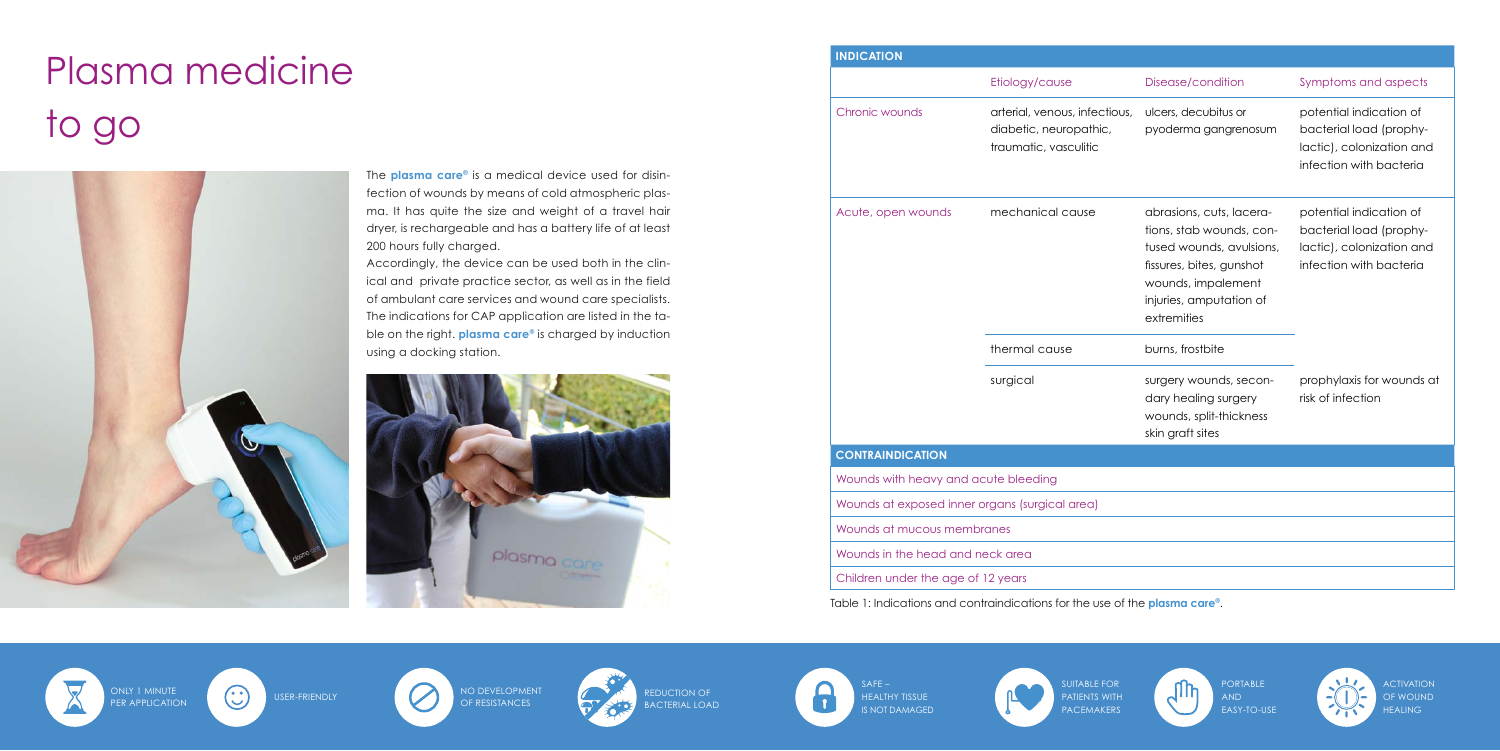In order to ensure sterile treatment of each individual patient and to avoid cross-contamination, individually packaged sterile spacers are used in combination with the **plasma care®** device. These spacers, easily attachable to the upper part of the device, are gently placed on the wound without causing any additional pain through pressure. The CAP is generated from the ambient air within the spacer by means of adding energy.



The **plasma care®** device contains an indirect plasma source working on the basis of SMD (Surface Micro Discharge) technology ensuring that no electric current flows through the patient.

The skin or rather wound surface only gets in contact with the therapeutically effective, stable plasma components. Healthy tissue is not damaged.

With a potential treatment area of 13 cm2 , the **plasma care®** device is suitable for most wounds. For larger or multiple wounds, a spacer can be used up to 6 times within one treatment session (total possible treatment area: 78 cm2 ). Subsequently, the spacer is no longer usable and must be disposed of together with infectious waste.

ONLY 1 MINUTE<br>PER APPLICATION (CO) USER-FRIENDLY CONTROLLY OF RESISTANCES OF RESISTANCES

REDUCTION OF BACTERIAL LOAD



ACTIVATION OF WOUND **HEALING** 

#### Figure 3:

Treatment scheme for wounds of different size





**plasma care**® spacer **unharmed skin** wound

The process of wound treatment remains basically unchanged: The wound bed is prepared , i. e. mechanically debrided and cleaned. The wound is now ready for treatment with **plasma care®** , the cold plasma can flow freely onto the wound surface and deactivate bacteria including MREs.

After that the wound is dressed as usual. In addition, an antiseptic can be used to achieve a long-term antibacterial effect.

\*So far, patients describe the therapy with **plasma care®** as a painless treatment.



### The treatment – simple, effective, painless\*

Figure 4: Wound care process





ONLY 1 MINUTE





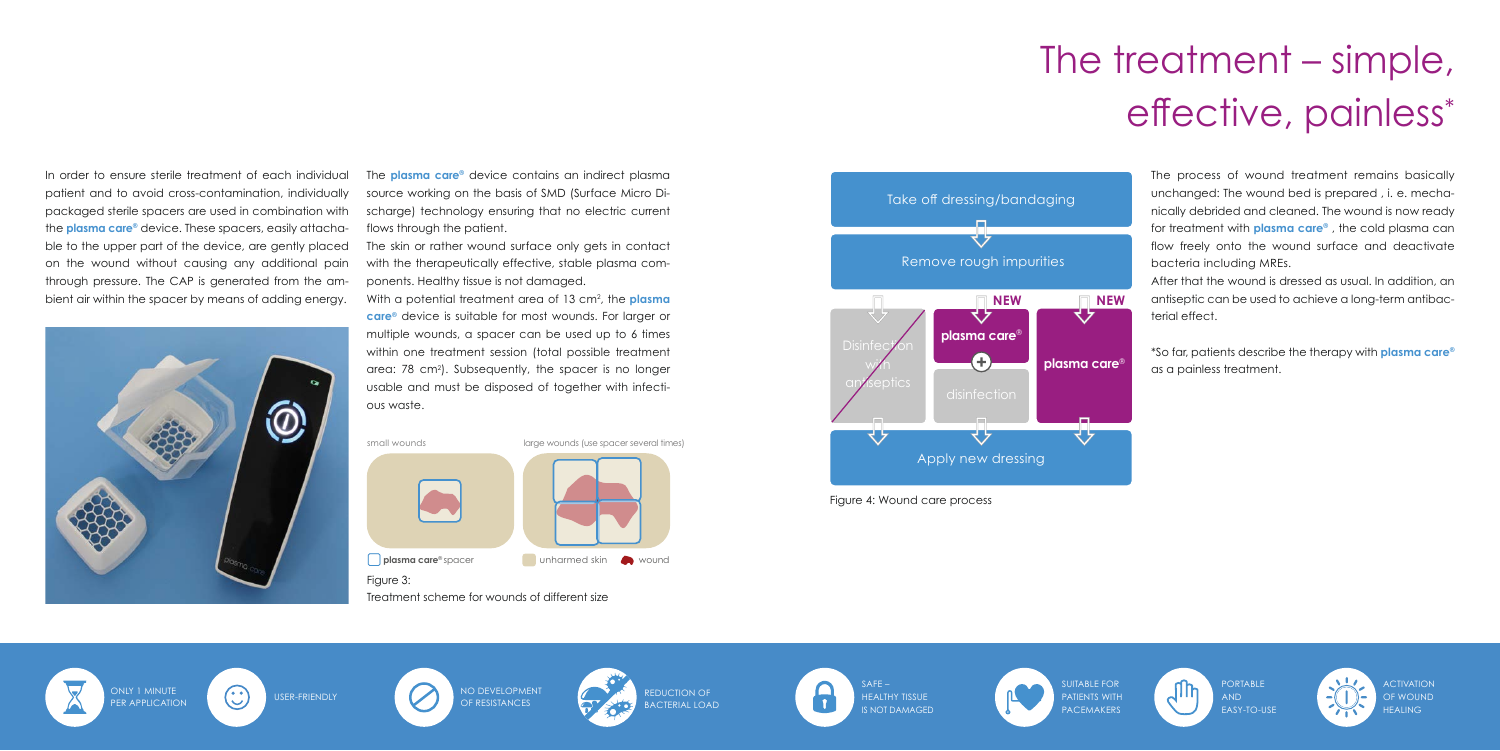on agar 99.999 % of tested bacteria and of the yeast peric<sup>ans</sup> C. albicans were killed within 60 seconds. Moreover, the no im plasma care<sup>®</sup> was effective upon application to biofilms prime of E. faecalis (99.9 % reduction within 1 minute). Under or "s*e* more life-like conditions in ex vivo models of pig skin and  $\equiv$  any  $\,$ human skin, 69 to 83  $\%$  of bacteria were killed within the same period.



The plasma treatment is, however, not a targeted therapy, which exclusively attacks pathogens. Healthy human tissue also comes into contact with the CAP. Therefore, it was carefully examined, whether the plasma treatment causes any changes in primary fibroblasts and keratinocytes or in the skin. However, plasma treatand refunction for a minutes summoned, pleasing health can<br>ments of up to 3 minutes (longest permissible treatment period for a single wound area within 24 hours) had no impact on vitality, viability or migration behavior of primary fibroblasts and keratinocytes. Nor did "normal" or "sensitive" skin from healthy donor biopsies display any histological or pro-apoptotic changes. Furthermore, mutagenicity studies (HGPRT test using V79 cells), provided no evidence of any genotoxic potential of provided he evidence of any generate persimal of the CAP from the **plasma care®**. For this purpose, treatment periods of up to 5 minutes were examined.

The **plasma care®** device is therefore considered to be effective and safe according to the results of the preclinical studies.

These results also correspond to the published data of the **terraplasma group**. 8,9,12–16  $U$ untersuchungen des plasma care  $\frac{1}{2}$ 

#### Clinical results - Effectiveness Bakterienstämme eingesetzt, einschließlich *S. aureus,*  eine zielgerichtete Therapie, die ausschließlich die Pathogene angreift. Auch gesundes menschliches Ge-

Clinical results show that the **plasma care®** can effective- The <sub>l</sub> ly inactivate numerous bacterial strains from risk groups rapy, I and II including S. aureus, E. faecalis, P. aeruginosa, E. hu coli, MRSA and VRE. In this context no significant difference in their sensitivity towards CAP could be found  $\;$  ma tr and apart from that no resistances were developed. and and that and apart from that no resistances were and and<br>*a* 

The resident skin flora on the upper arm of healthy volunteers was reduced by 83 % within three minutes (n = 20) after application of an artificial contamination with E. coli K12 , a 99.97 % reduction was achieved within same period  $(n = 5)$ .

- Effective reduction of bacteria
- Elimination of multi-resistant pathogens
- Improved wound healing was observed
- No development of resistances
- No tissue damage

ſ

- Only 1 minute per application
- Portable and easy to use
- Also applicable for patients with cardiac pacemaker
- No noble gases
- No electric current through skin

Figure 5: Test results for resident skin flora (n=20)

ONLY 1 MINUTE<br>PER APPLICATION (CO) USER-FRIENDLY CONTROLLY OF RESISTANCES OF RESISTANCES

REDUCTION OF BACTERIAL LOAD



 $SAFF -$ HEALTHY TISSUE  $\mathbf{r}$ IS NOT DAMAGED

ACTIVATION OF WOUND **HEALING** 

In addition, the antibacterial effect of **plasma care®** has been tested by an independent, certified testing laboratory (HygCen Germany GmbH) using a modified standard method (VAH method 13).

Thus, the effect of **plasma care®** was comparable to that of the reference product 70 % (v/v) propan-2-ol.

> CFU = colony-forming unit n.s. = not significant

Within 3 minutes the **plasma care®** reduces the resident skin flora on skin with a small amount of sebaceous glands (upper arm) to a comparable extent as after treatment with 70% (v/v)propan-2-ol during same time.



## The advantages at a glance



ONLY 1 MINUTE





PATIENTS WITH PACEMAKERS

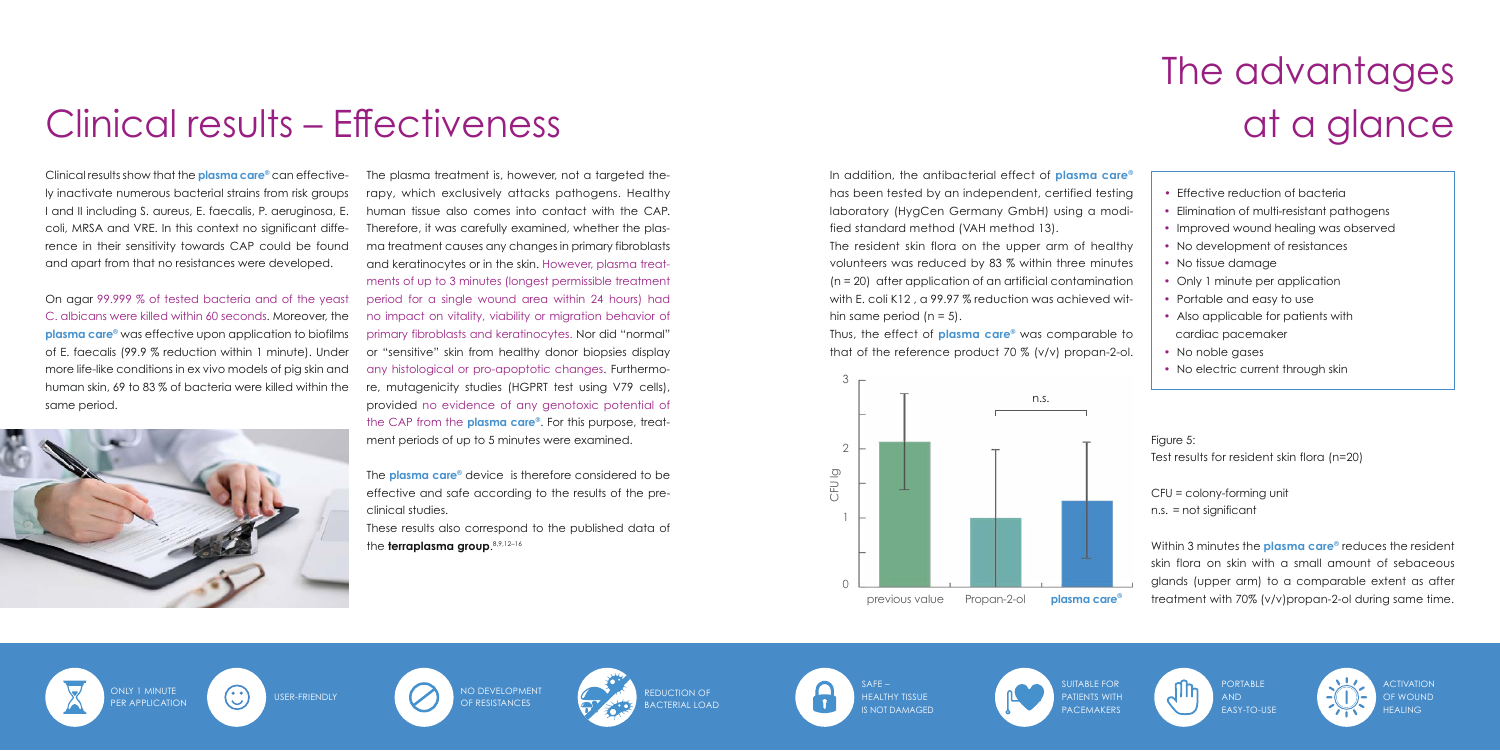### plasma care<sup>®</sup> case reports

#### **EXAMPLE: POST-OPERATIVE WOUND HEALING DISORDER**

40-year-old male patient. Resection of a liposarcoma and partial resection of the costal arches C2-C5 right and C2-C4 left. Post-operative wound healing disorder with sternal putrid (purulent) wound abscess cavity – wound revision and application of a wound sealing system unsuccessful, formation of necrosis.

#### **EXAMPLE CASE: DECUBITUS ON THE NECK**

64-year-old female patient. Post-polio syndrome, chronic respiratory and ventilatory insufficiency, Gr. III obesity, hypercapnic coma. Hypergranulating pressure ulcer on the neck, due to friction and moisture on the strap of the respiratory mask, stagnation in the granulation phase.

#### **Treatment course:**

- Cold plasma treatment over 13 weeks with an average of 3 applications/week.
- Regular removal of crusts and necroses, necrosic areas became smaller, the wound became flatter and closed from inside and from its edges.



Initial situation, Oct 2019 **Initial situation**, Oct 2019 **Initial situation** Control of January 2020

#### **Treatment course:**

- 7 cold plasma treatments (6 x 2 min, 1 x 1 min) over 3
- weeks, first treatments were performed on 6 days in a row.
- The wound was completely epithelialized after 22 days. *(Picture documentation following page)*

ONLY 1 MINUTE<br>PER APPLICATION (CO) USER-FRIENDLY CONTROLLY OF RESISTANCES OF RESISTANCES



**REDUCTION OF** BACTERIAL LOAD SUITABLE FOR PATIENTS WITH **PACEMAKERS** 







The **plasma care®** is used for patients with chronic wounds of various genesis, e. g. postoperative wound healing disorders, diabetic foot syndrome and decubitus. Here you will find some case reports:

**Day 0,** Initial situation **Day 1,** 1 CAP treatment **Day 8,** 6 CAP treatments **Day 15**, 7 CAP treatments **Day 22**, completely epithelialized

ACTIVATION OF WOUND **HEALING** 

*Continued picture documentation decubitus*





#### **EXAMPLE: POST-OPERATIVE WOUND HEALING DISORDER**

77-year-old female patient, secondary healing wound (split skin transplantation and flap wound plastic) as a result of trauma (contusion) in a car accident, wound healing disorder with known CVI and heart failure, infection with enterobacter aerogenes, additional tendency to edema formation in the lower legs.









#### **Treatment course:**

- 2 cold plasma treatments per week (1 min each).
- changeover to moist wound care to soften the in crustations and necroses
- mechanical cleaning
- after 18 treatments over 11 weeks, wound completely epithelialized except for punctual superficial skin gap (wound size: 0.22 x 0.17 cm).







**Week 0,** Initial situation **Week 1,** 3 CAP Treatments **Week 2,** 5 CAP treatments **Week 8,** 7 CAP treatments **Week 11,** 18 CAP treatments











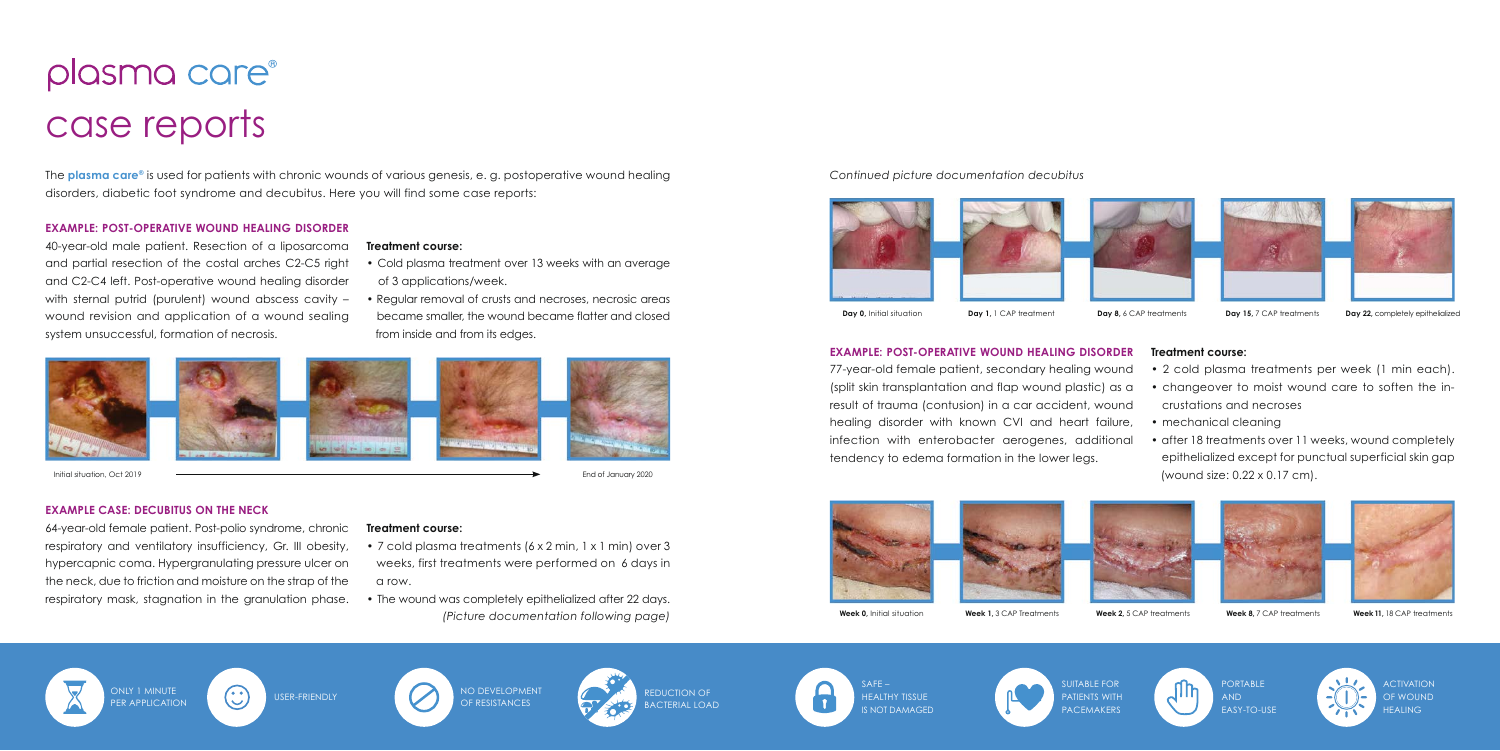### plasma care<sup>®</sup> – small medical device with big effect

#### **EXAMPLE: POST-OPERATIVE WOUND HEALING DISORDER**

63-year-old female patient with a traumatic transtibial amputation of the right lower leg, post-operative wound healing disorder on the stump (support surface to the prosthesis), followed by a flap plastic surgery, no wound healing for over 1½ years – no infection.





- -
- -

- 
- 

**EXAMPLE CASE: DIABETIC FOOT SYNDROME**

50-year-old male patient with diabetic foot syndrome. Infected ulcers above the metatarsal bones (left) and necrotic 4th toe, amputation due to worsening of the wound situation, wound infection with partially resistant corynebacteria, enterococci and staphylococci.



**Treatment course:**

3.5 weeks.

to 0.48 cm x 0.51 cm (L x W)

**Day 0, Initial situation Day 1, 1 CAP treatment <b>Day 7,** 3 CAP treatments **Day 21,** 6 CAP treatments **Day 25,** 9 CAP treatments

**Treatment course:** • 2 cold plasma treatments per week for the first 3 weeks,

- followed by application every 14 days thereafter (9 treatments in 12 weeks) as part of the dressing change
- Healing within 12 weeks after beginning of plasma therapy

*(Picture documentation following page)*

The **plasma care®** is on market since July 2019. This medical device uses cold atmospheric plasma to inactivate microorganisms including multi-resistant pathogens. Even stimulation of wound healing can also be observed in some patients. Here are some case reports on wound treatment:

> SUITABLE FOR PATIENTS WITH **PACEMAKERS**



• 9 cold plasma treatments (1 min/13 cm<sup>2</sup>) within

• Reduction of wound size from 2.04 cm x 1.87 cm (L x W)

ACTIVATION OF WOUND **HEALING** 

*Continued picture documentation diabetic foot syndrome*



**Day 0, Initial situation Day 2, 2 CAP treatment Day 14, 4 CAP treatments <b>Day 42, 7 CAP** treatments **Day 83**, 9 CAP treatments

#### **EXCAMPLE CASE: ULCUS CRURIS**

77-year-old female patient, bedridden due to a cervical spinal injury. Ulcus recurrence of unclear origin on the right lower leg, no edema, vascular structure unclear. Wound healing stagnated for several months, partly purulent coatings, patient suffers from severe pain during mechanical wound cleaning.







#### **Treatment course:**

- 8 cold plasma treatments (1 min) within 4 weeks resulted in significant reduction of wound size
- Progressive epithelialization, pain relief
- Interruption of CAP treatment caused ulcus recurrence
- Complete epithalization of wound 4 weeks after restart of CAP therapy (2 x 1 min/week)

Initial situation 8 CAP treatments Relapse after interruption



of therapy



restart: after 8 CAP treatments









OF RESISTANCES



**REDUCTION OF** BACTERIAL LOAD







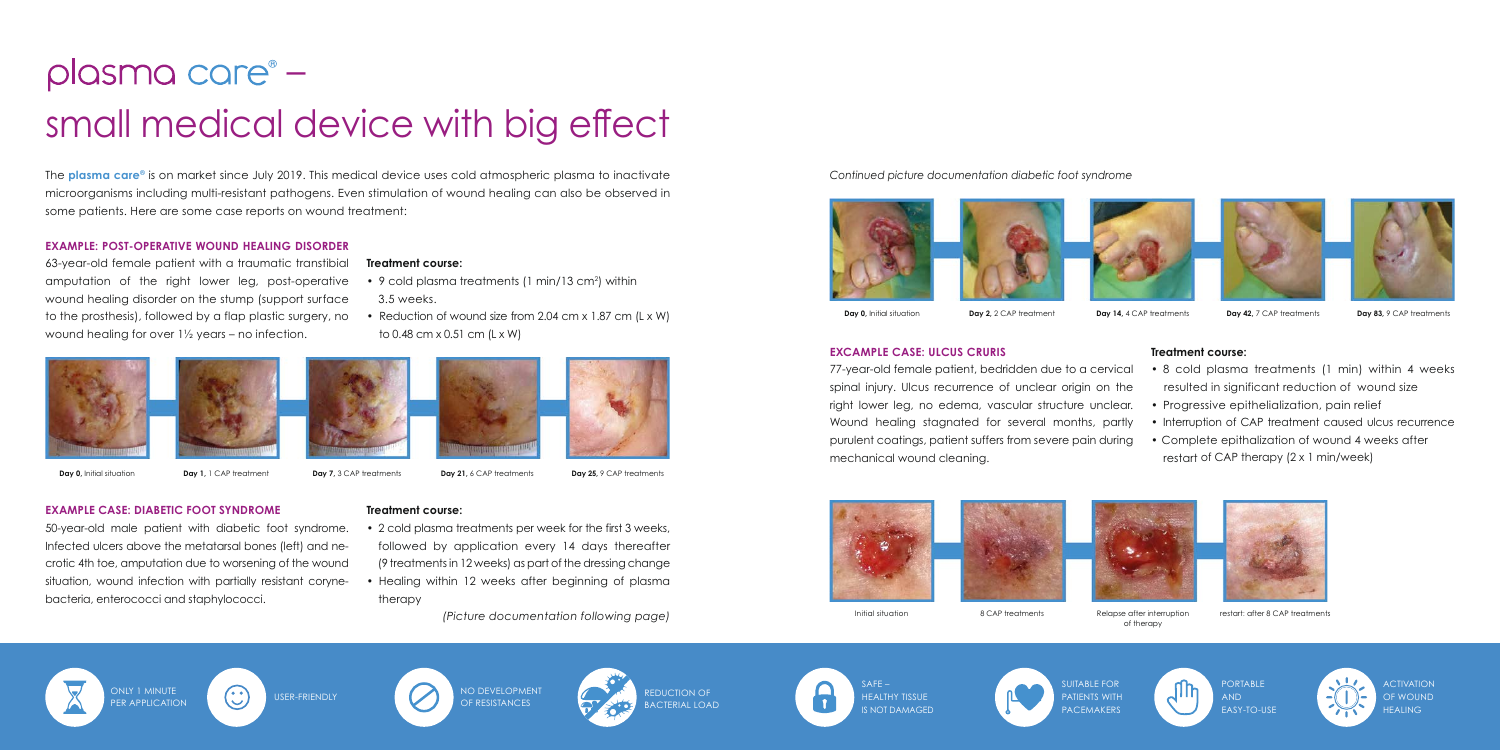### **Literature**

- 1. Gerling, T.; Weltmann, K. D. Einführung in Atmosphärendruck-Plasmaquellen für plasmamedizinische Anwendungen. In Plasmamedizin; Metelmann, H.-R., von Woedtke, T., Weltmann, K.-D., Eds.; Springer Berlin Heidelberg: Berlin, Heidelberg, 2016; pp 3–15. https://doi.org/10.1007/978-3-662-52645-3\_1.
- 2. Heinlin, J.; Morfill, G.; Landthaler, M.; Stolz, W.; Isbary, G.; Zimmermann, J. L.; Shimizu, T.; Karrer, S. Plasma Medicine: Possible Applications in Dermatology. J. Dtsch. Dermatol. Ges. J. Ger. Soc. Dermatol. JDDG 2010, 8 (12), 968–976. https://doi.org/10.1111/j.1610-0387.2010.07495.x. FREE ACCESS
- 3. Isbary, G.; Shimizu, T.; Li, Y.-F.; Stolz, W.; Thomas, H. M.; Morfill, G. E.; Zimmermann, J. L. Cold Atmospheric Plasma Devices for Medical Issues. Expert Rev. Med. Devices 2013, 10 (3), 367–377. https://doi.org/10.1586/erd.13.4.
- 4. Leduc, M.; Guay, D.; Leask, R. L.; Coulombe, S. Cell Permeabilization Using a Non-Thermal Plasma. New J. Phys. 2009, 11 (11), 115021. https://doi.org/10.1088/1367-2630/11/11/115021. FREE ACCESS
- 5. Yonson, S.; Coulombe, S.; Léveillé, V.; Leask, R. L. Cell Treatment and Surface Functionalization Using a Miniature Atmospheric Pressure Glow Discharge Plasma Torch. J. Phys. Appl. Phys. 2006, 39 (16), 3508–3513. https://doi.org/10.1088/0022-3727/39/16/S08.
- 6. Helmke, A. Niedertemperaturplasma: Eigenschaften, Wirkungen und Gerätetechnik. In Plasmamedizin; Metelmann, H.-R., von Woedtke, T., Weltmann, K.-D., Eds.; Springer Berlin Heidelberg: Berlin, Heidelberg, 2016; pp 33–45. https://doi.org/10.1007/978-3-662-52645-3\_3.
- 7. von Woedtke, T.; Schmidt, A.; Bekeschus, S.; Wende, K. Wissenschaftliche Grundlagen, Stand und Perspektiven der Plasmamedizin. In Plasmamedizin; Metelmann, H.-R., von Woedtke, T., Weltmann, K.-D., Eds.; Springer Berlin Heidelberg; Berlin, Heidelberg, 2016; pp 17-32. https://doi.org/10.1007/978-3-662-52645-3\_2.
- 8. Arndt, S.; Landthaler, M.; Zimmermann, J. L.; Unger, P.; Wacker, E.; Shimizu, T.; Li, Y.-F.; Morfill, G. E.; Bosserhoff, A.-K.; Karrer, S. Effects of Cold Atmospheric Plasma (CAP) on ß-Defensins, Inflammatory Cytokines, and Apoptosis-Related Molecules in Keratinocytes in Vitro and in Vivo. PloS One 2015, 10 (3), e0120041. https://doi.org/10.1371/journal.pone.0120041 FREE ACCESS
- 9. Arndt, S.; Unger, P.; Wacker, E.; Shimizu, T.; Heinlin, J.; Li, Y.-F.; Thomas, H. M.; Morfill, G. E.; Zimmermann, J. L.; Bosserhoff, A.-K.; et al. Cold Atmospheric Plasma (CAP) Changes Gene Expression of Key Molecules of the Wound Healing Machinery and Improves Wound Healing in Vitro and in Vivo. PloS One 2013, 8 (11), e79325. https://doi.org/10.1371/journal.pone.0079325. FREE ACCESS
- 10. Isbary, G.; Stolz, W.; Shimizu, T.; Monetti, R.; Bunk, W.; Schmidt, H.-U.; Morfill, G. E.; Klämpfl, T. G.; Steffes, B.; Thomas, H. M.; et al. Cold Atmospheric Argon Plasma Treatment May Accelerate Wound Healing in Chronic Wounds: Results of an Open Retrospective Randomized Controlled Study in Vivo. Clin. Plasma Med. 2013, 1 (2), 25–30. https://doi.org/10.1016/j.cpme.2013.06.001.
- 11. Ermolaeva, S. A.; Varfolomeev, A. F.; Chernukha, M. Y.; Yurov, D. S.; Vasiliev, M. M.; Kaminskaya, A. A.; Moisenovich, M. M.; Romanova, J. M.; Murashev, A. N.; Selezneva, I. I.; et al. Bactericidal Effects of Non-Thermal Argon Plasma in Vitro, in Biofilms and in the Animal Model of Infected Wounds. J. Med. Microbiol. 2011, 60 (1), 75–83. https://doi.org/10.1099/jmm.0.020263-0. FREE ACCESS
- 12. Klämpfl, T. G.; Isbary, G.; Shimizu, T.; Li, Y.-F.; Zimmermann, J. L.; Stolz, W.; Schlegel, J.; Morfill, G. E.; Schmidt, H.-U. Cold Atmospheric Air Plasma Sterilization against Spores and Other Microorganisms of Clinical Interest. Appl. Environ. Microbiol. 2012, 78 (15), 5077–5082. https://doi.org/10.1128/AEM.00583-12. FREE ACCESS
- 13. Maisch, T.; Shimizu, T.; Isbary, G.; Heinlin, J.; Karrer, S.; Klämpfl, T. G.; Li, Y.-F.; Morfill, G.; Zimmermann, J. L. Contact-Free Inactivation of Candida Albicans Biofilms by Cold Atmospheric Air Plasma. Appl. Environ. Microbiol. 2012, 78 (12), 4242–4247. https://doi.org/10.1128/AEM.07235-11. FREE ACCESS
- 14. Maisch, T.; Shimizu, T.; Li, Y.-F.; Heinlin, J.; Karrer, S.; Morfill, G.; Zimmermann, J. L. Decolonisation of MRSA, S. Aureus and E. Coli by Cold-Atmospheric Plasma Using a Porcine Skin Model in Vitro. PloS One 2012, 7 (4), e34610. https://doi.org/10.1371/journal.pone.0034610. FREE ACCESS
- 15. Boxhammer, V.; Li, Y. F.; Köritzer, J.; Shimizu, T.; Maisch, T.; Thomas, H. M.; Schlegel, J.; Morfill, G. E.; Zimmermann, J. L. Investigationof the Mutagenic Potential of Cold Atmospheric Plasma at Bactericidal Dosages. Mutat. Res. 2013, 753 (1), 23–28. https://doi.org/10.1016/j.mrgentox.2012.12.015.
- 16. Isbary, G.; Köritzer, J.; Mitra, A.; Li, Y.-F.; Shimizu, T.; Schroeder, J.; Schlegel, J.; Morfill, G. E.; Stolz, W.; Zimmermann, J. L. Ex Vivo Human Skin Experiments for the Evaluation of Safety of New Cold Atmospheric Plasma Devices. Clin. Plasma Med. 2013, 1 (1), 36–44. https://doi.org/10.1016/j.cpme.2012.10.001.
- 17. Morfill, G.; Stolz, W. Forschungs-Projekt "Plasma-Medizin" Phase II: Niedertemparatur-Argon-Plasma zur in-vivo-Sterilisation chronischer Wunden–Abschlussbericht. November 7, 2014. FREE ACCESS



ONLY 1 MINUTE<br>PER APPLICATION (CO) USER-FRIENDLY CONTROLLY OF RESISTANCES OF RESISTANCES

 $SAFF -$ HEALTHY TISSUE IS NOT DAMAGED

PATIENTS WITH **PACEMAKERS** 

Decrease Bacterial Load Using Cold Atmospheric Argon Plasma on Chronic Wounds in Patients. Br. J. Dermatol. 2010, 163 (1), 78-82. https://doi.org/10.1111/j.1365-2133.2010.09744.x.

ACTIVATION OF WOUND **HEALING** 

22. IIsbary, G.; Morfill, G.; Zimmermann, J.; Shimizu, T.; Stolz, W. Cold Atmospheric Plasma: A Successful Treatment of Lesions in Hailey-Hailey Disease. Arch. Dermatol. 2011,

23. Isbary, G.; Shimizu, T.; Zimmermann, J. L.; Thomas, H. M.; Morfill, G. E.; Stolz, W. Cold Atmospheric Plasma for Local Infection Control and Subsequent Pain Reduction in a Patient

- 18. Isbary, G.; Morfill, G.; Schmidt, H. U.; Georgi, M.; Ramrath, K.; Heinlin, J.; Karrer, S.; Landthaler, M.; Shimizu, T.; Steffes, B.; et al. A First Prospective Randomized Controlled Trial to
- 19. IIsbary, G.; Heinlin, J.; Shimizu, T.; Zimmermann, J. L.; Morfill, G.; Schmidt, H.-U.; Monetti, R.; Steffes, B.; Bunk, W.; Li, Y.; et al. Successful and Safe Use of 2 Min Cold Atmospheric Argon Plasma in Chronic Wounds: Results of a Randomized Controlled Trial. Br. J. Dermatol. 2012, 167 (2), 404–410. https://doi.org/10.1111/j.1365-2133.2012.10923.x.
- 20. Heinlin, J.; Zimmermann, J. L.; Zeman, F.; Bunk, W.; Isbary, G.; Landthaler, M.; Maisch, T.; Monetti, R.; Morfill, G.; Shimizu, T.; et al. Randomized Placebo-Controlled Human Pilot Study of Cold Atmospheric Argon Plasma on Skin Graft Donor Sites. Wound Repair Regen. Off. Publ. Wound Heal. Soc. Eur. Tissue Repair Soc. 2013, 21 (6), 800–807. https://doi.org/10.1111/wrr.12078.
- 21. Isbary, G.; Shimizu, T.; Zimmermann, J. L.; Heinlin, J.; Al-Zaabi, S.; Rechfeld, M.; Morfill, G. E.; Karrer, S.; Stolz, W. Randomized Placebo-Controlled Clinical Trial Showed Cold Atmospheric Argon Plasma Relieved Acute Pain and Accelerated Healing in Herpes Zoster. Clin. Plasma Med. 2014, 2 (2), 50–55. https://doi.org/10.1016/j.cpme.2014.07.001.
- 147 (4), 388–390. https://doi.org/10.1001/archdermatol.2011.57.
- with Chronic Post-Operative Ear Infection. New Microbes New Infect. 2013, 1 (3), 41–43. https://doi.org/10.1002/2052-2975.19. FREE ACCESS
- 24. Brehmer, F.; Haenssle, H. A.; Daeschlein, G.; Ahmed, R.; Pfeiffer, S.; Görlitz, A.; Simon, D.; Schön, M. P.; Wandke, D.; Emmert, S. Alleviation of Chronic Venous Leg Ulcers with a Hand-Held Dielectric Barrier Discharge Plasma Generator (PlasmaDerm® VU-2010): Results of a Monocentric, Two-Armed, Open, Prospective, Randomized and Controlled Trial (NCT01415622). J. Eur. Acad. Dermatol. Venereol. 2015, 29 (1), 148–155. https://doi.org/10.1111/jdv.12490.
- and Does Not Disturb Skin Barrier or Reduce Skin Moisture. J. Dtsch. Dermatol. Ges. J. Ger. Soc. Dermatol. JDDG 2012, 10 (7), 509-515. https://doi.org/10.1111/j.1610-0387.2012.07857.x.
- Temperature Atmospheric Pressure Plasma Jet and Dielectric Barrier Discharge Plasma. J. Hosp. Infect. 2012, 81 (3), 177–183. https://doi.org/10.1016/j.jhin.2012.02.012.
- 27. Daeschlein, G.; Napp, M.; Lutze, S.; Arnold, A.; von Podewils, S.; Guembel, D.; Jünger, M. Skin and Wound Decontamination of Multidrug-Resistant Bacteria by Cold Atmospheric Plasma Coagulation. J. Dtsch. Dermatol. Ges. J. Ger. Soc. Dermatol. JDDG 2015, 13 (2), 143–150. https://doi.org/10.1111/ddg.12559.
- 28. Daeschlein, G.; Napp, M.; von Podewils, S.; Scholz, S.; Arnold, A.; Emmert, S.; Haase, H.; Napp, J.; Spitzmueller, R.; Gümbel, D.; et al. Antimicrobial Efficacy of a Historical High-Frequency Plasma Apparatus in Comparison With 2 Modern, Cold Atmospheric Pressure Plasma Devices. Surg. Innov. 2015, 22 (4), 394–400. https://doi.org/10.1177/1553350615573584
- 29. Nicol, M. J. et al. Antibacterial effects of low-temperature plasma generated by atmospheric-pressure plasma jet are mediated by reactive oxygen species. Sci. Rep. 10, 3066 (2020)
- 30. Hoon Park, J. et al. A comparative study for the inactivation of multidrug resistance bacteria using dielectric barrier discharge and nano-second pulsed plasma. Sci. Rep. 5, 13849 (2015)
- 31. Zimmermann, J. L. et al. Test for bacterial resistance build-up against plasma treatment. New J. Phys. 14, 073037 (2012)
- 32. Bourke, P., Ziuzina, D., Han, L., Cullen, P. J. & Gilmore, B. F. Microbiological interactions with cold plasma. J. Appl. Microbiol. 123, 308–324 (2017)
- 
- One 10, e0120041 (2015)
- PloS One 8, e79325 (2013)
- 36. Schmidt, A., Bekeschus, S., Wende, K., Vollmar, B. & von Woedtke, T. A cold plasma jet accelerates wound healing in a murine model of full-thickness skin wounds. Exp. Dermatol. 26, 156–162 (2017)
- 37. Leduc, M., Guay, D., Leask, R. L. & Coulombe, S. Cell permeabilization using a non-thermal plasma. New J. Phys. 11, 115021 (2009)

25. Daeschlein, G.; Scholz, S.; Ahmed, R.; Majumdar, A.; von Woedtke, T.; Haase, H.; Niggemeier, M.; Kindel, E.; Brandenburg, R.; Weltmann, K. D.; et al. Cold Plasma Is Well-Tolerated 26. Daeschlein, G.; Scholz, S.; Ahmed, R.; von Woedtke, T.; Haase, H.; Niggemeier, M.; Kindel, E.; Brandenburg, R.; Weltmann, K.- D.; Juenger, M. Skin Decontamination by Low-

33. Filipić, A., Gutierrez-Aguirre, L., Primc, G., Mozetič, M., & Dobnik, D. Cold Plasma, a New Hope in the Field of Virus Inactivation. Trends Biotechnol. 38, 1278–1291 (2020).

34. Arndt, S. et al. Effects of cold atmospheric plasma (CAP) on ß-defensins, inflammatory cytokines, and apoptosis-related molecules in keratinocytes in vitro and in vivo. PloS

35. Arndt, S. et al. Cold atmospheric plasma (CAP) changes gene expression of key molecules of the wound healing machinery and improves wound healing in vitro and in vivo.

38. Von Woedtke, T., Schmidt, A., Bekeschus, S., Wende, K. & Weltmann, K.-D. Plasma Medicine: A Field of Applied Redox Biology. In Vivo 33, 1011– 1026 (2019)













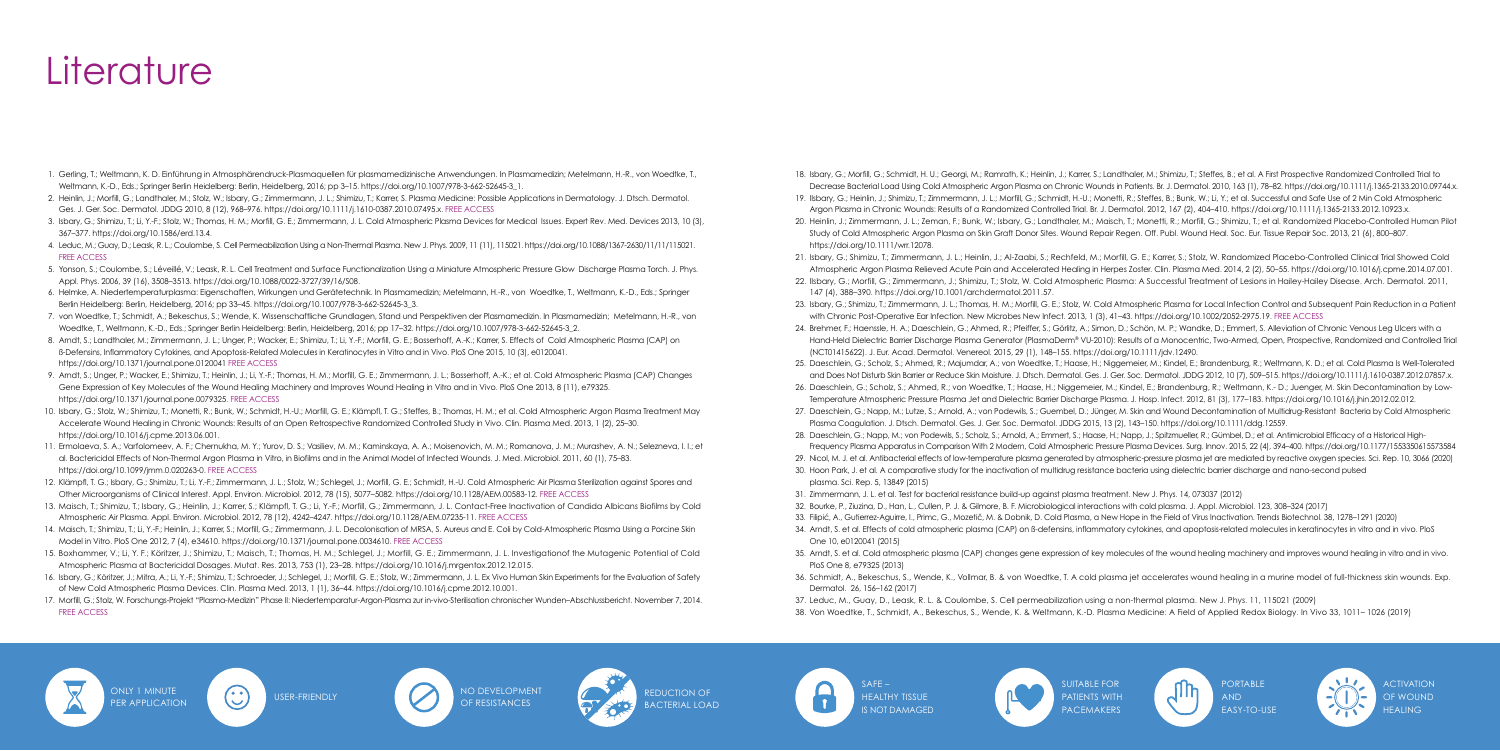### **Notes**

| $\bigodot$<br>NO DEVELOPMENT<br>OF RESISTANCES<br>ONLY 1 MINUTE<br>REDUCTION OF<br>BACTERIAL LOAD<br>$\overline{\phantom{a}}$<br>USER-FRIENDLY<br>PER APPLICATION | $SAFE -$<br>8<br>HEALTHY TISSUE<br>IS NOT DAMAGED | SUITABLE FOR<br>PATIENTS WITH<br>PACEMAKERS |
|-------------------------------------------------------------------------------------------------------------------------------------------------------------------|---------------------------------------------------|---------------------------------------------|



**ACTIVATION** OF WOUND HEALING